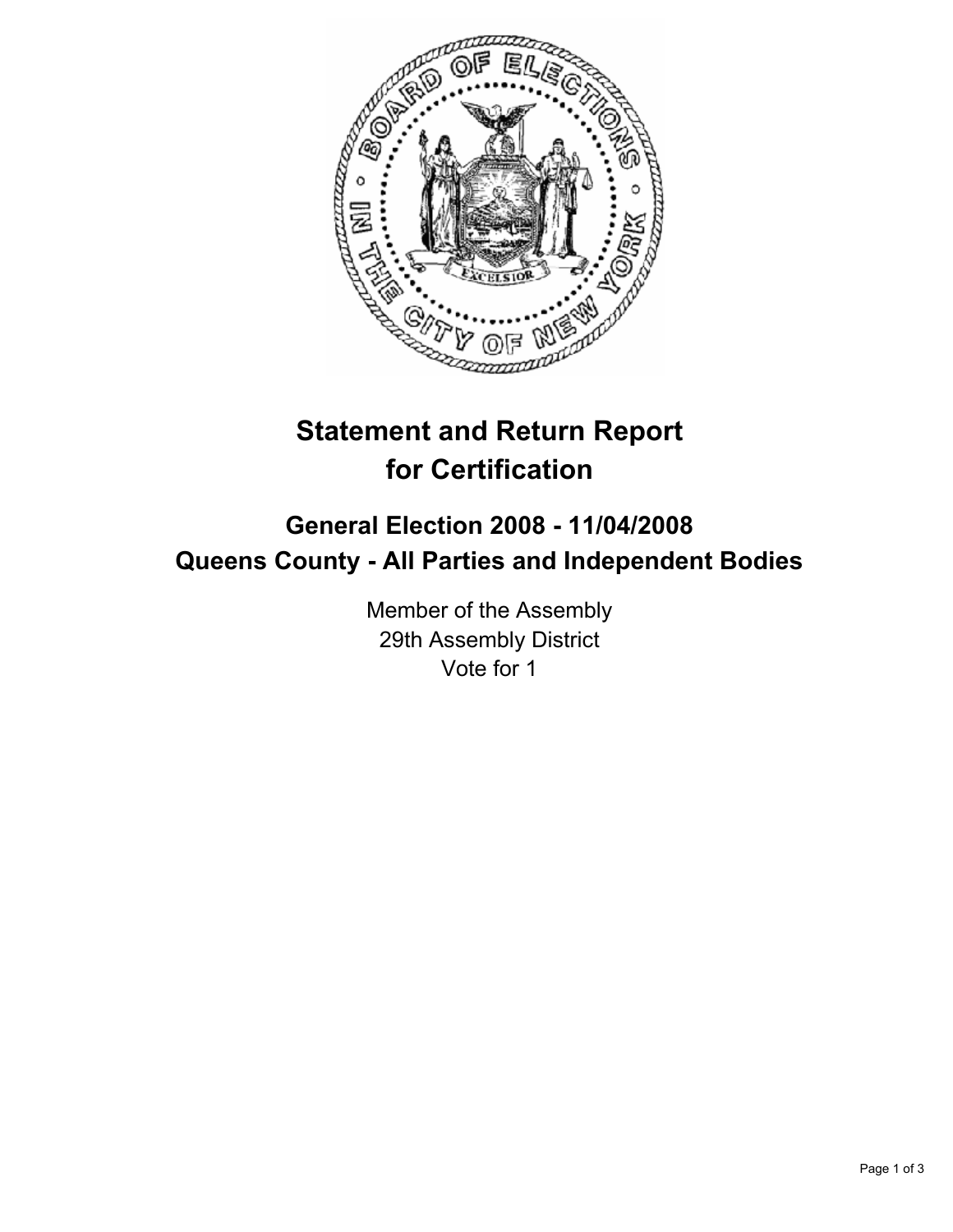

### **Assembly District 29**

| PUBLIC COUNTER                         | 40,927 |
|----------------------------------------|--------|
| <b>EMERGENCY</b>                       |        |
| ABSENTEE/MILITARY                      | 1,067  |
| <b>AFFIDAVIT</b>                       | 1,505  |
| <b>Total Ballots</b>                   | 43,599 |
| WILLIAM SCARBOROUGH (DEMOCRATIC)       | 31,063 |
| WILLIAM SCARBOROUGH (WORKING FAMILIES) | 590    |
| MARY L CROWIN (WRITE-IN)               |        |
| WILLIAM SCANBOUGH (WRITE-IN)           |        |
| <b>Total Votes</b>                     | 31,655 |
| Unrecorded                             | 11.944 |